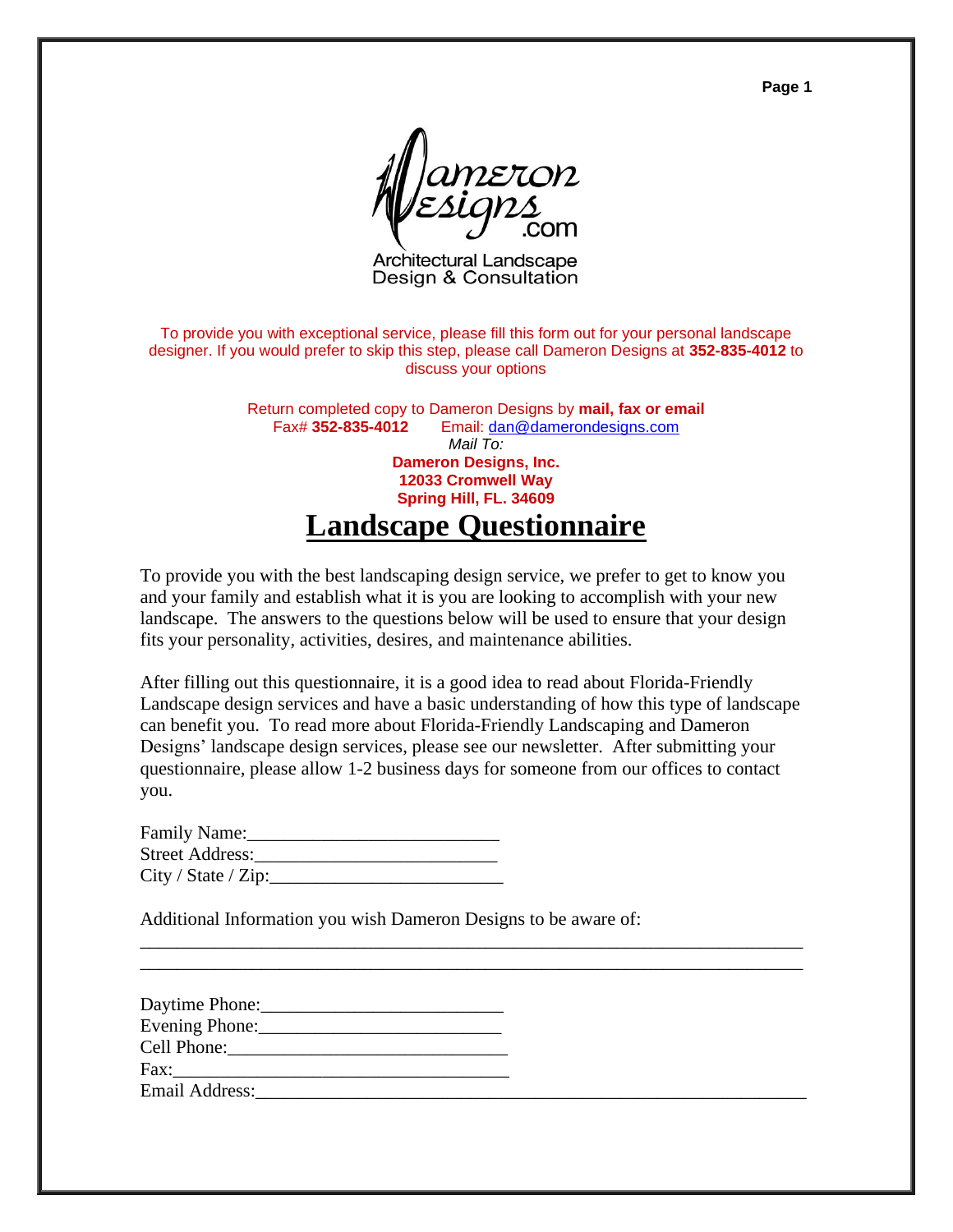| ۰ |  |
|---|--|
|---|--|

|                                                                                             | How did you hear about Dameron   When looking for a contractor, for any |  |  |  |
|---------------------------------------------------------------------------------------------|-------------------------------------------------------------------------|--|--|--|
| Designs?                                                                                    | project, where do you look first?                                       |  |  |  |
| O<br>Referral (business)                                                                    | Google                                                                  |  |  |  |
| O<br>Referral (personal)                                                                    | Facebook                                                                |  |  |  |
| O<br>Monthly Newsletter                                                                     | O<br>Angie's List                                                       |  |  |  |
| О<br>Magazine                                                                               | O<br>Magazine                                                           |  |  |  |
| O<br><b>Yard Sign</b>                                                                       | Home Advisor                                                            |  |  |  |
| $\circ$<br>Web Site (Google, Yelp, HomeAdvisor,                                             | Yelp                                                                    |  |  |  |
| Facebook, Yahoo, Bing etc.) Please specify one.                                             | Please specify one:                                                     |  |  |  |
| O<br>Other                                                                                  | Other                                                                   |  |  |  |
|                                                                                             |                                                                         |  |  |  |
|                                                                                             |                                                                         |  |  |  |
| Yes<br>If yes, please specify:<br>Are you allergic to any plant material?<br>O<br>No        |                                                                         |  |  |  |
| Which areas of your yard do you want to be designed? (Check all that apply)                 |                                                                         |  |  |  |
| Front yard                                                                                  | Back yard                                                               |  |  |  |
| Side yard<br>Hillside                                                                       |                                                                         |  |  |  |
| Other                                                                                       |                                                                         |  |  |  |
| Theme: (check all that apply)                                                               |                                                                         |  |  |  |
| New American:<br>П                                                                          |                                                                         |  |  |  |
| colorful, year-round interest, ornamental grass, perennials, woody ornamentals<br>$\bullet$ |                                                                         |  |  |  |
| <b>Early American:</b><br>П                                                                 |                                                                         |  |  |  |
| symmetrical, hedges, mixed fruit/vegetable with ornamental<br>$\bullet$                     |                                                                         |  |  |  |
| English:<br>П                                                                               |                                                                         |  |  |  |
| many perennials, colorful borders, topiary<br>٠                                             |                                                                         |  |  |  |
| Oriental:<br>П                                                                              |                                                                         |  |  |  |
| simple, symbolic, sculpture, feng shui                                                      |                                                                         |  |  |  |
| П<br>Other: explain below                                                                   |                                                                         |  |  |  |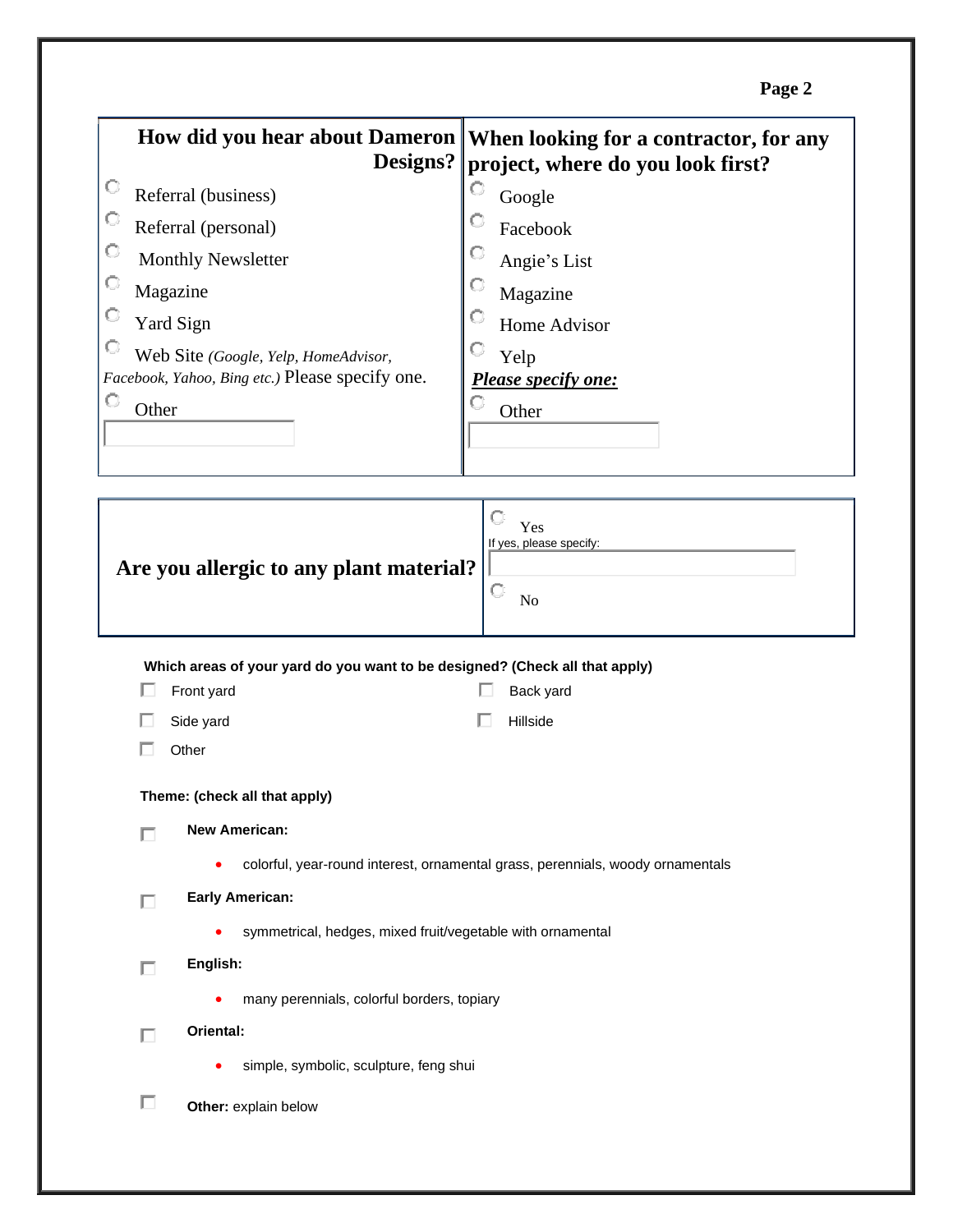|             | Style: (check all that apply)                                                                                                                                                  |                            |                                                                       |                  |                                                                                                             |                             |
|-------------|--------------------------------------------------------------------------------------------------------------------------------------------------------------------------------|----------------------------|-----------------------------------------------------------------------|------------------|-------------------------------------------------------------------------------------------------------------|-----------------------------|
|             | Formal<br>Informal<br>Curves<br>Other - Specify:                                                                                                                               |                            |                                                                       | П<br>□           | Geometric Shapes<br><b>Natural Shapes</b><br><b>Straight Lines</b>                                          |                             |
|             | I would like to incorporate these Hardscape Items and Materials: (check all that apply)                                                                                        |                            |                                                                       |                  |                                                                                                             |                             |
| П<br>ш      | patio<br>parking<br>stairs/steps<br>boulders<br>statues<br>pool<br>I would like to install a low voltage landscape lighting system<br>I would like to install a pond/waterfall | □<br>u<br>Ш<br>ப<br>□<br>Ш | hot tub<br>shed<br>retaining walls<br>fence<br>greenhouse<br>barbecue | u<br>$\Box$<br>U | planters<br>arbor<br>gazebo<br>service area<br>bark<br>pavers                                               | concrete<br>gravel<br>other |
|             | I would like these Garden Use Areas to be part of the landscape: (check all that apply)                                                                                        |                            |                                                                       |                  |                                                                                                             |                             |
| □<br>ш<br>L | Reading / Relaxing<br>Sunbathing<br>Lawn Games<br>Casual Dining<br>Dancing                                                                                                     |                            |                                                                       | □<br>П<br>П      | Vegetables, Fruit<br>Play Areas<br>Compost / Potting Shed<br>Laundry (clothesline)<br>Pumphouse / Tool Shed |                             |
|             | <b>Formal Entertainment</b>                                                                                                                                                    |                            |                                                                       |                  | Other - Specify:                                                                                            |                             |

Describe your "vision" of the new landscape. What will you enjoy most? What will make it unique? How can we best serve your design needs? Do you have any further thoughts or questions concerning your new landscape? Is there any one particular item or characteristic you wish to incorporate into your new landscape?



**Page 3**